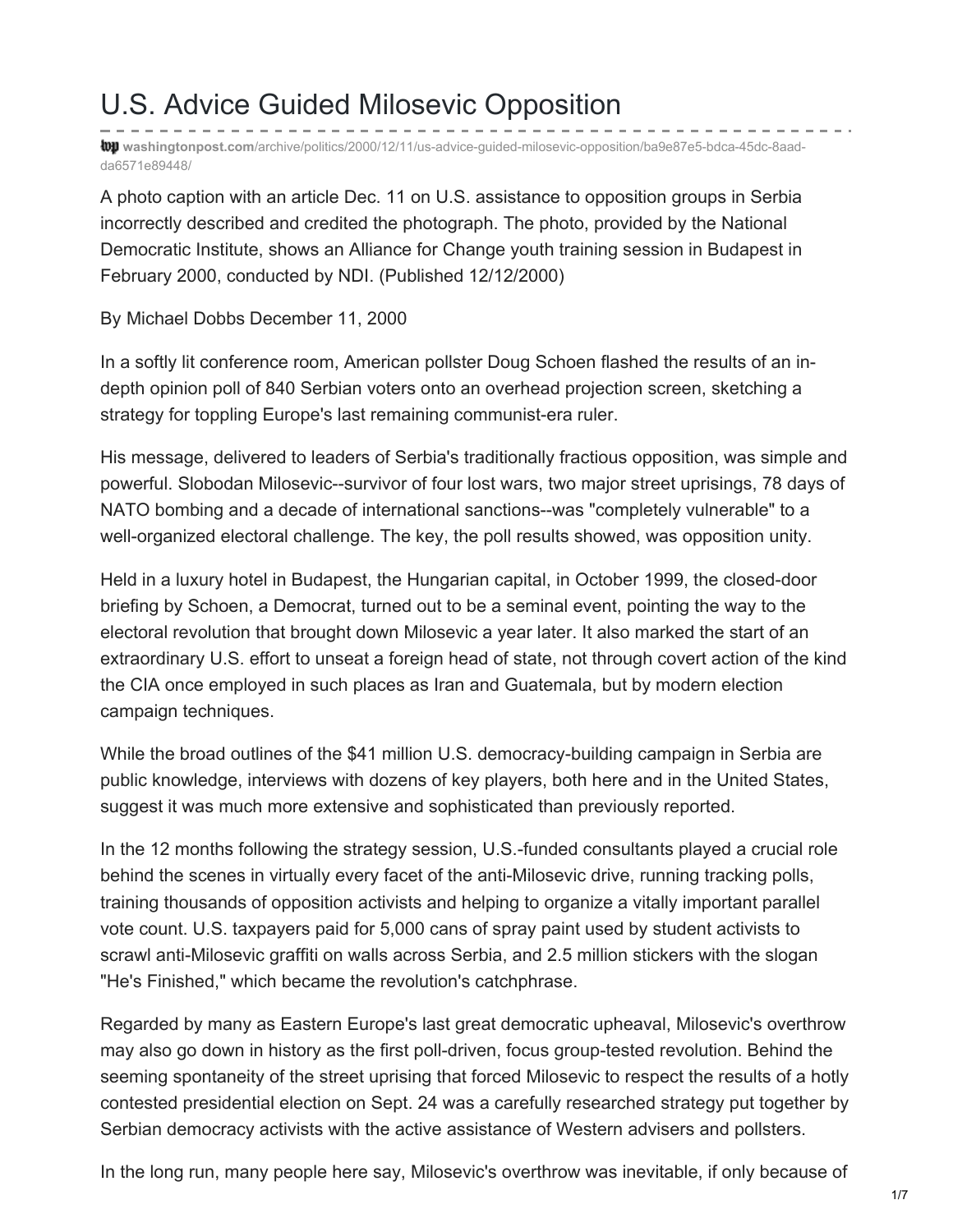the economic and military disasters that befell Serbia during his 13 years in power, first as head of Serbia, Yugoslavia's dominant republic, and then as head of Yugoslavia itself. But there was nothing inevitable about the timing or the manner of his departure.

"Without American support, it would have been much more difficult," said Slobodan Homen, a student leader who traveled to Budapest and other European capitals dozens of times to meet with U.S. officials and private democracy consultants. "There would have been a revolution anyway, but the assistance helped us avoid bloodshed."

"The foreign support was critical," agreed Milan Stevanovic, who oversaw the marketing and message development campaign for the opposition coalition, the Democratic Opposition of Serbia. "In the past, we did what we intuitively thought we should do. This was the first campaign where our strategy was based on real scientific research."

Had Yugoslavia been a totalitarian state like Iraq or North Korea, the strategy would have stood little chance. But while Milosevic ran a repressive police state, he was never a dictator in the style of Iraqi President Saddam Hussein. His authority depended on a veil of popular legitimacy. It was this constitutional facade that gave Serbian opposition leaders, and their Western backers, an all-important opening.

## A Unified Opposition

The fall of 1999 was a difficult time for the Serbian opposition. Although Milosevic had long been unpopular, he appeared to have had some success in tapping into the upsurge of patriotic feeling caused by the Kosovo war a few months before. The 59-year-old Yugoslav president was seeking to depict himself as the rebuilder of the country following NATO bombing raids. Attempts by some opposition parties to topple Milosevic through street protests were getting nowhere.

Milosevic's strongest political card was the disarray and ineffectiveness of his opponents. The opposition consisted of nearly two dozen political parties, some of whose leaders were barely on speaking terms with one another. While the opposition politicians recognized the need for unity in theory, in practice they were deeply divided, both on the tactics to use against Milosevic and the question of who should succeed him.

It was against this background that 20 opposition leaders accepted an invitation from the Washington-based National Democratic Institute (NDI) in October 1999 to a seminar at the Marriott Hotel in Budapest, overlooking the Danube River. The key item on the agenda: an opinion poll commissioned by the U.S. polling firm Penn, Schoen & Berland Associates.

The poll reported that Milosevic had a 70 percent unfavorable rating among Serbian voters. But it also showed that the big names in the opposition--men such as Zoran Djindjic and Vuk Draskovic--were burdened with negative poll ratings almost as high as Milosevic's.

Among the candidates best placed to challenge Milosevic, the poll suggested, was a moderate Serbian nationalist named Vojislav Kostunica, who had a favorable rating of 49 percent and an unfavorable rating of only 29 percent.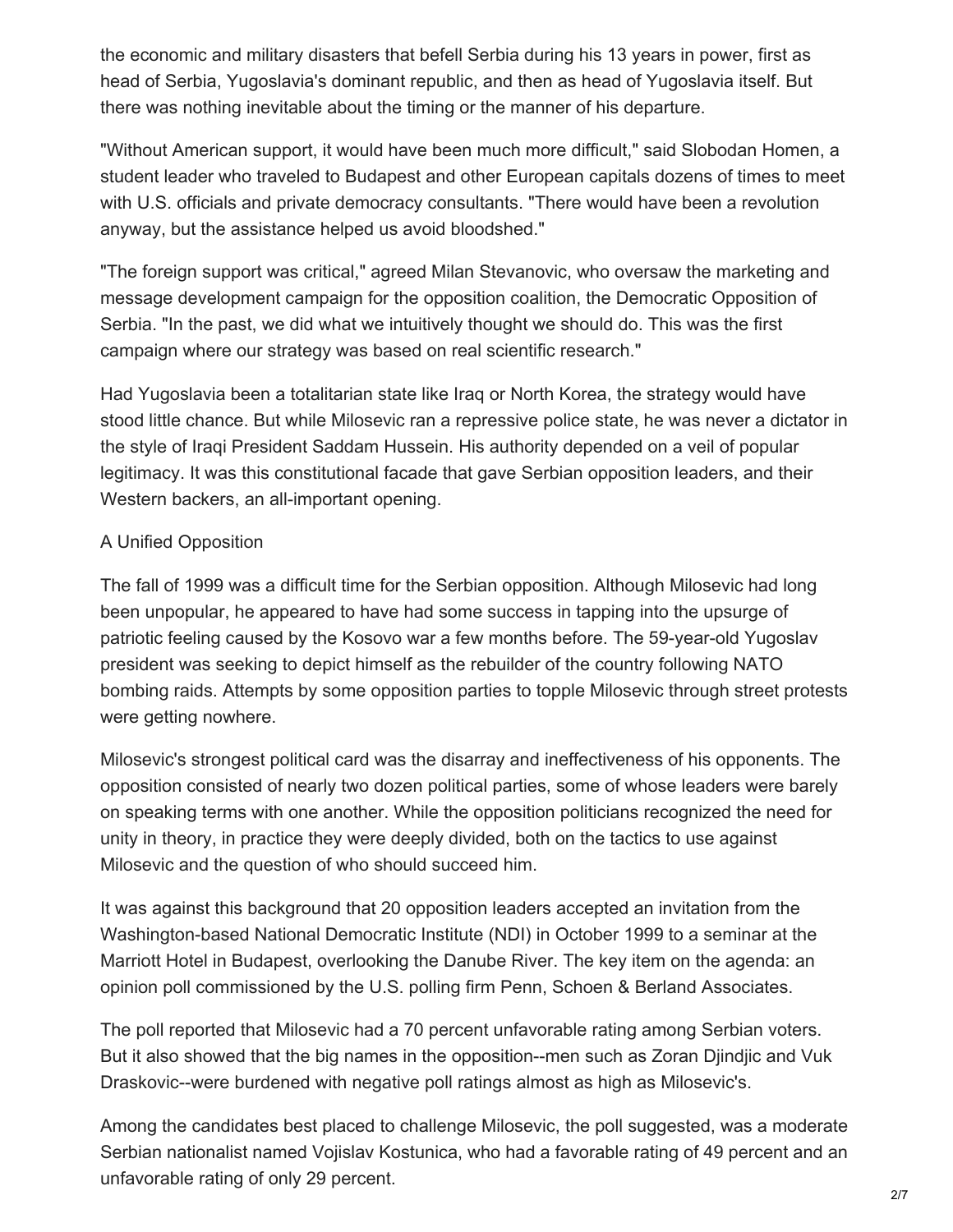Schoen, who had provided polling advice to former Yugoslav prime minister Milan Panic during his unsuccessful 1992 campaign to depose Milosevic, drew several conclusions from these and other findings of the poll.

First, Serbian voters were receptive to simple anti-Milosevic messages focusing on the terrible economic situation. Second, they wanted change to come through the ballot box, not demonstrations. Finally, and most important, only a united opposition had a chance of deposing Milosevic. "If you take one word from this conference," Schoen told the delegates, "I urge it to be unity."

The unity message did not catch on immediately with Serbian opposition leaders. "They had seen Milosevic rise before," recalled Debra Alexander, who was in charge of the National Democratic Institute polling operation. "There was a sense they were going up against insuperable odds."

In the following months, however, the opposition politicians came to believe the polling evidence and shape a strategy for defeating Milosevic with the help of the Western consultants. Djindjic, leader of the largest, best-organized opposition party, agreed to set aside his presidential ambitions in favor of a less polarizing candidate and serve as coalition campaign manager.

Things moved into high gear in July, when Milosevic called elections. For the first time in Serbian political history, Western advertising techniques were used to test political messages. The messages were tested in a similar way to soft drinks or chewing gum, according to Srdan Bogosavljevic, head of the Strategic Marketing firm, which ran a series of focus groups on behalf of the opposition coalition and the Otpor student resistance movement with financial support from Western democracy groups.

"We approached the process with a brand to sell and a brand to beat," said Bogosavljevic, one of Serbia's best known pollsters. "The brand to sell was Kostunica. The brand to beat was Milosevic."

According to Stevanovic, the coalition marketing expert, every word of the opposition's oneminute and five-minute core political messages used by opposition spokesmen across the country was discussed with U.S. consultants and tested by opinion poll. Coalition candidates running for the Yugoslav parliament and tens of thousands of local government positions received extensive training on how to stay "on message," answer journalists' questions and rebut the arguments of Milosevic supporters.

Visa restrictions imposed by the Milosevic government made it impossible for the U.S. consultants to travel to Serbia, so they organized a series of "train the trainers" sessions in Hungary and Montenegro. The trainers then went back to Serbia to spread the word.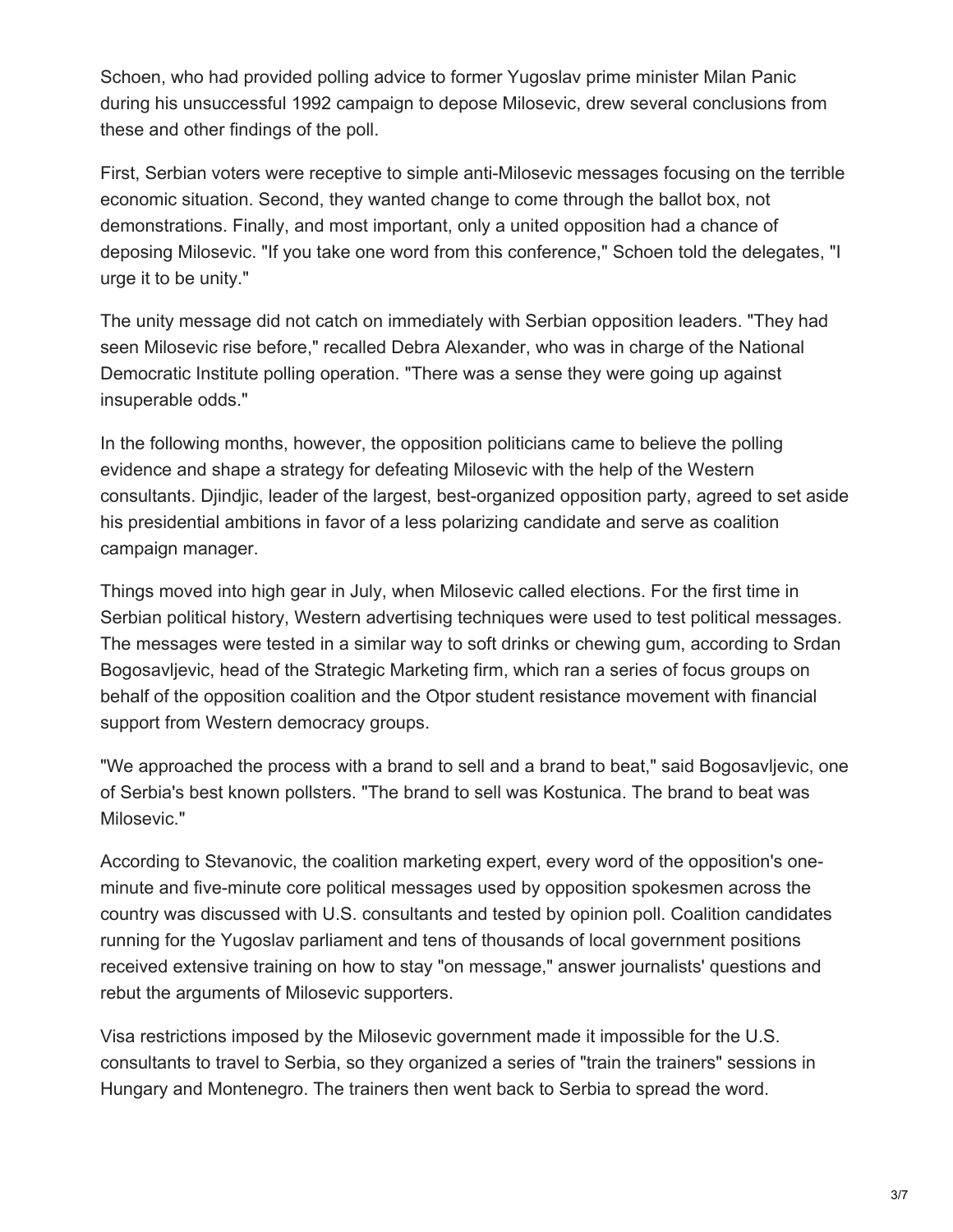Kostunica's selection as the opposition presidential candidate in August was shaped, in large measure, by the opinion polls. "The polls showed that Kostunica could defeat Milosevic in the easiest possible way," recalled Dusan Mihajlovic, leader of the New Democracy party, one of 18 political parties that made up the coalition. Part of Kostunica's appeal, the polls showed, was that he was widely perceived as anti-American. Because he was an outspoken critic of the NATO bombing of Serbia, it was difficult for the Milosevic government to label him a Western stooge or a traitor to Serbian interests.

Kostunica was also the one opposition leader strongly opposed to accepting U.S. campaign assistance. "I was against it, never got any myself, and thought it was unnecessary," he said in an interview.

To many opposition activists, Kostunica's denials ring a little hollow. While it is true that his own party, the Democratic Party of Serbia, rejected anything that smacked of U.S. aid, his presidential campaign benefited enormously from the advice and financial support the opposition coalition received from abroad, and particularly from the United States.

## Lessons in Resistance

The U.S. democracy-building effort in Serbia was a curious mixture of secrecy and openness. In principle, it was an overt operation, funded by congressional appropriations of around \$10 million for fiscal 1999 and \$31 million for 2000.

Some Americans involved in the anti-Milosevic effort said they were aware of CIA activity at the fringes of the campaign, but had trouble finding out what the agency was up to. Whatever it was, they concluded it was not particularly effective. The lead role was taken by the State Department and the U.S. Agency for International Development, the government's foreign assistance agency, which channeled the funds through commercial contractors and nonprofit groups such as NDI and its Republican counterpart, the International Republican Institute (IRI).

While NDI worked closely with Serbian opposition parties, IRI focused its attention on Otpor, which served as the revolution's ideological and organizational backbone. In March, IRI paid for two dozen Otpor leaders to attend a seminar on nonviolent resistance at the Hilton Hotel in Budapest, a few hundreds yards along the Danube from the NDI-favored Marriott.

During the seminar, the Serbian students received training in such matters as how to organize a strike, how to communicate with symbols, how to overcome fear and how to undermine the authority of a dictatorial regime. The principal lecturer was retired U.S. Army Col. Robert Helvey, who has made a study of nonviolent resistance methods around the world, including those used in modern-day Burma and the civil rights struggle in the American South.

"What was most amazing to us was to discover that what we were trying to do spontaneously in Serbia was supported by a whole nonviolent system that we knew nothing about," said Srdja Popovic, a former biology student. "This was the first time we thought about this in a systematic, scientific way. We said to ourselves, 'We will go back and apply this.' "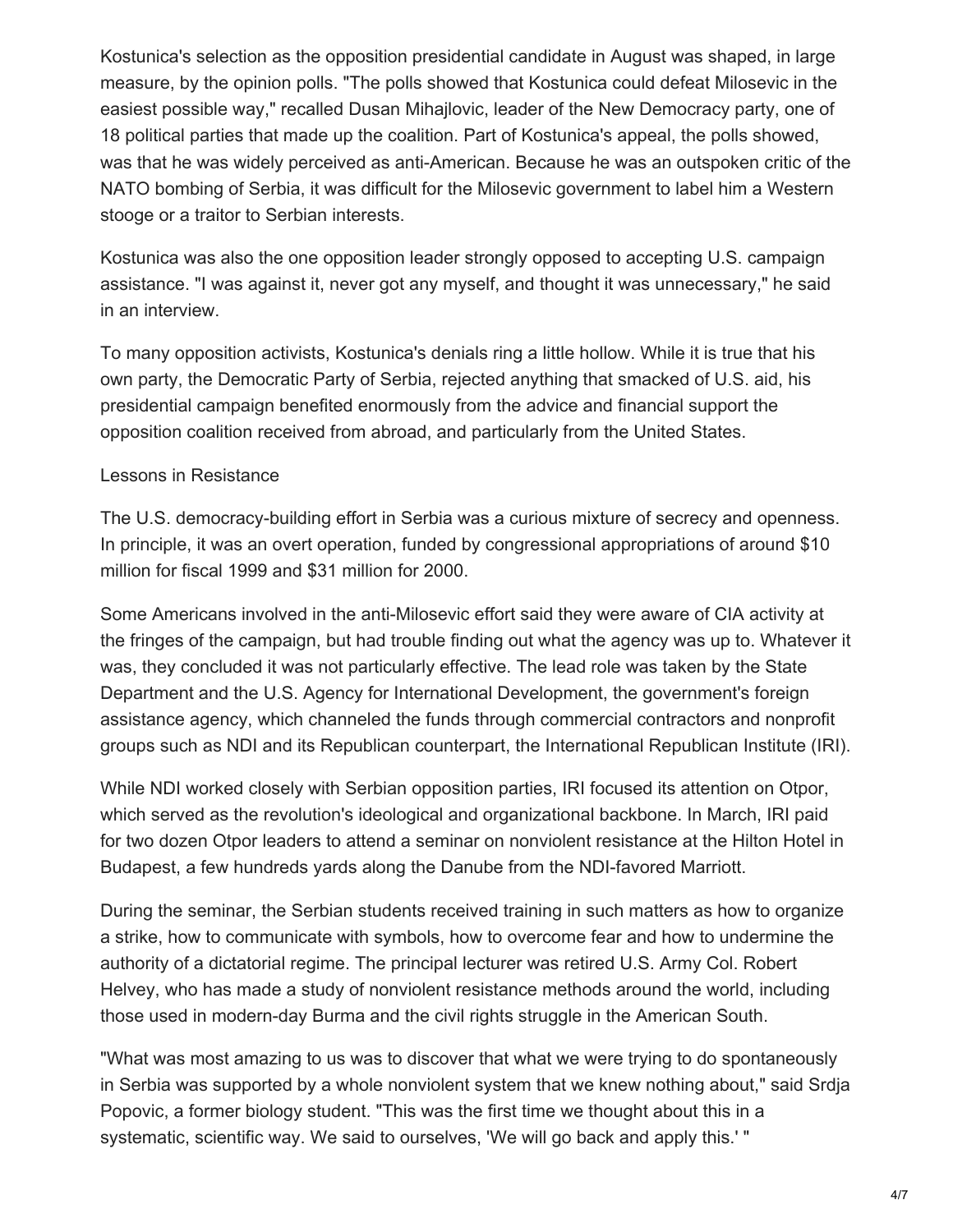Helvey, who served two tours in Vietnam, introduced the Otpor activists to the ideas of American theoretician Gene Sharpe, whom he describes as "the Clausewitz of the nonviolence movement," referring to the renowned Prussian military strategist. Six months later, Popovic can recite Helvey's lectures almost word for word, beginning with the dictum, "Removing the authority of the ruler is the most important element in nonviolent struggle."

"Those Serbs really impressed me," Helvey said in an interview from his West Virginia home. "They were very bright, very committed."

Back in Serbia, Otpor activists set about undermining Milosevic's authority by all means available. Rather than simply daubing slogans on walls, they used a wide range of sophisticated public relations techniques, including polling, leafleting and paid advertising. "The poll results were very important," recalled Ivo Andric, a marketing student at Belgrade University. "At every moment, we knew what to say to the people."

The poll results pointed to a paradox that went to the heart of Milosevic's grip on power. On one hand, the Yugoslav president was detested by 70 percent of the electorate. On the other, a majority of Serbs believed he would continue to remain in power, even after an election. To topple Milosevic, opposition leaders first had to convince their fellow Serbs that he could be overthrown.

At a brainstorming session last July, Otpor activist Srdjan Milivojevic murmured the words "Gotov je," or "He's finished."

"We realized immediately that it summed up our entire campaign," said Dejan Randjic, who ran the Otpor marketing operation. "It was very simple, very powerful. It focused on Milosevic, but did not even mention him by name."

Over the next three months, millions of "Gotov je" stickers were printed on 80 tons of imported adhesive paper--paid for by USAID and delivered by the Washington-based Ronco Consulting Corp.--and plastered all over Serbia on walls, inside elevators and across Milosevic's campaign posters. Printed in black and white and accompanied by Otpor's clenched-fist emblem, they became the symbol of the revolution.

## A Fair Vote Count

Had Yugoslav border officials been paying attention last summer, they would have observed an extraordinary increase in the number of Serbian students visiting a revered Serbian shrine in southern Hungary. "Making a pilgrimage to Saint Andrija" became the favorite excuse for opposition activists en route to another U.S.-funded program, this one in the Hungarian town of Szeged, just 10 minutes' drive from the Serbian border.

Its purpose was to train election observers. "We set up mock polling stations with ballot boxes and went through the balloting process in detail with them," recalled John Anelli of the Republican institute, describing what became a key component in Milosevic's downfall. "We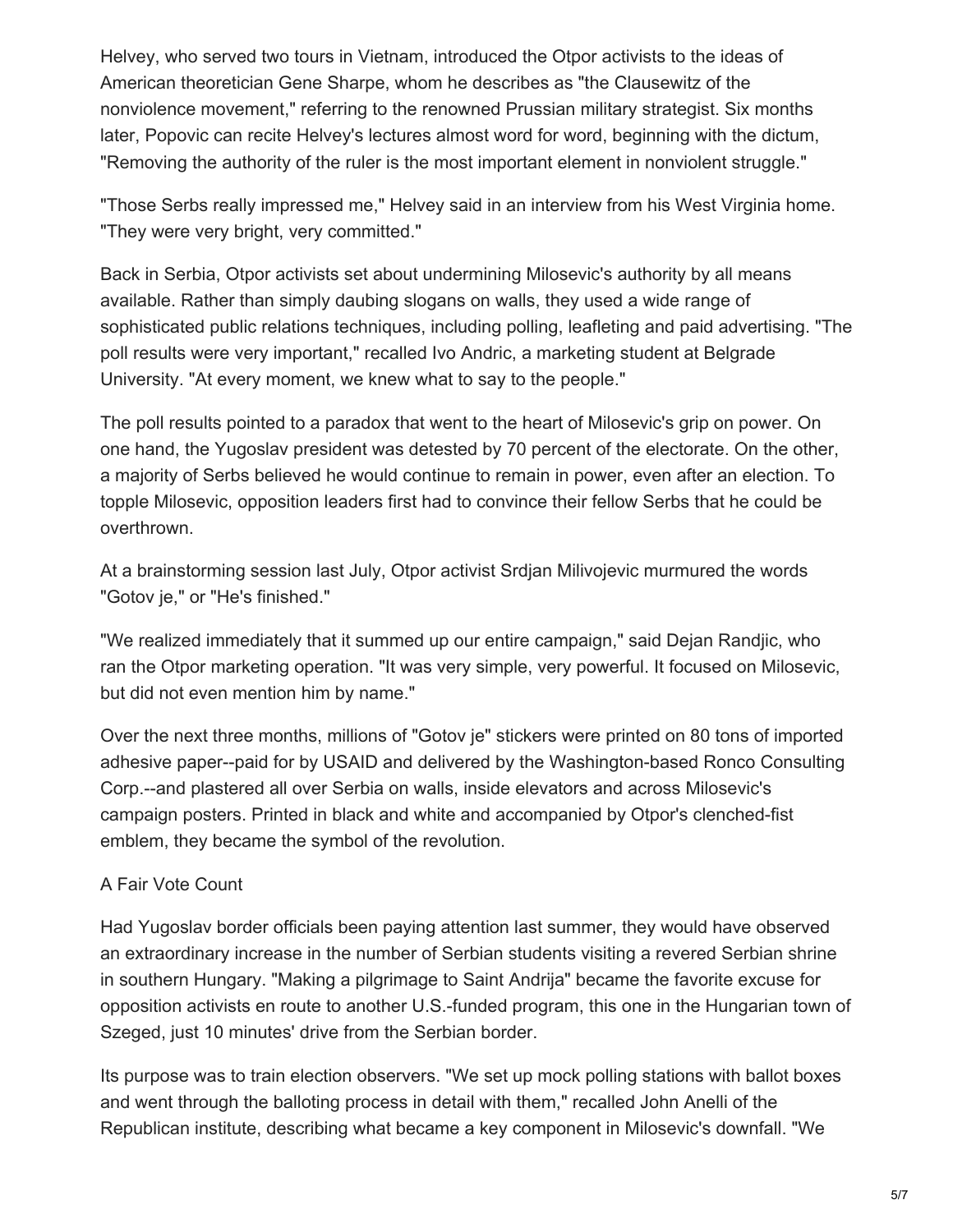trained about 400 election monitors who went back to Serbia and trained another 15,000 monitors."

Without a massive monitoring operation, and an equally massive parallel vote count organized by the Serbian Center for Free Elections and Democracy, this fall's effort to unseat Milosevic would almost certainly have failed. Opposition parties suspected him of stealing previous elections, most notably in 1997, but were unable to offer conclusive proof. This time, they made sure they had the means to detect election fraud.

Drawing on their experience of elections in such places as Indonesia and Mozambique, IRI consultants simulated vote-counting scams and ballot-stuffing techniques. "They trained us to spot fraud and react quickly," said Goran Rapoti, an opposition election monitor from the town of Backa Palanka, who attended the seminar. "It was really useful."

The United States paid for the training in Szeged and the second level of training back in Serbia. By Election Day, the opposition parties were able to place at least two trained monitors at every polling station in the country. Each monitor received about \$5 in Western-provided money, a significant sum in a country where the average monthly wage is less than \$30.

"Without the monitors, Milosevic's people would have stolen the elections again," said Alexander Trkulja, the coalition campaign manager in Backa Palanka. "They are masters in stealing elections."

An iron rule for both the coalition and Otpor was never to talk about Western financial or logistical support. To have done so would have played straight into the hands of the Milosevic propaganda machine, which routinely depicted opposition leaders as "traitors" or "NATO lackeys."

"It was dangerous to be connected publicly with the American authorities," said Randjic, the Otpor activist, recalling a 12-hour police interrogation in which he was grilled about his "Washington controllers."

Even today, nearly two months after Milosevic's fall, the topic is sensitive. Although the U.S. effort was clearly aimed at Milosevic, the Clinton administration prefers to depict it as a neutral democracy-building operation. "Our job was to level the playing field," said Paul Rowland, head of the Democratic institute's Serbia program. "We worked with parties that wanted to make Serbia a genuine democracy."

Serbian opposition leaders, meanwhile, view the U.S. support as atonement for past mistakes. They note that for many years U.S. officials treated the Yugoslav president as the linchpin of America's Balkan diplomacy, an indispensable interlocutor for Bosnia peace negotiator Richard C. Holbrooke and other high-level emissaries. Far from undermining Milosevic's grip on power, U.S. policy had actually served to strengthen it, they contend.

"In the past, we had the impression that the West was supporting Milosevic," said Homen, a 28-year-old lawyer who served as Otpor's intermediary with Western diplomats and aid organizations. "This was the first time that we felt that Western governments were actually